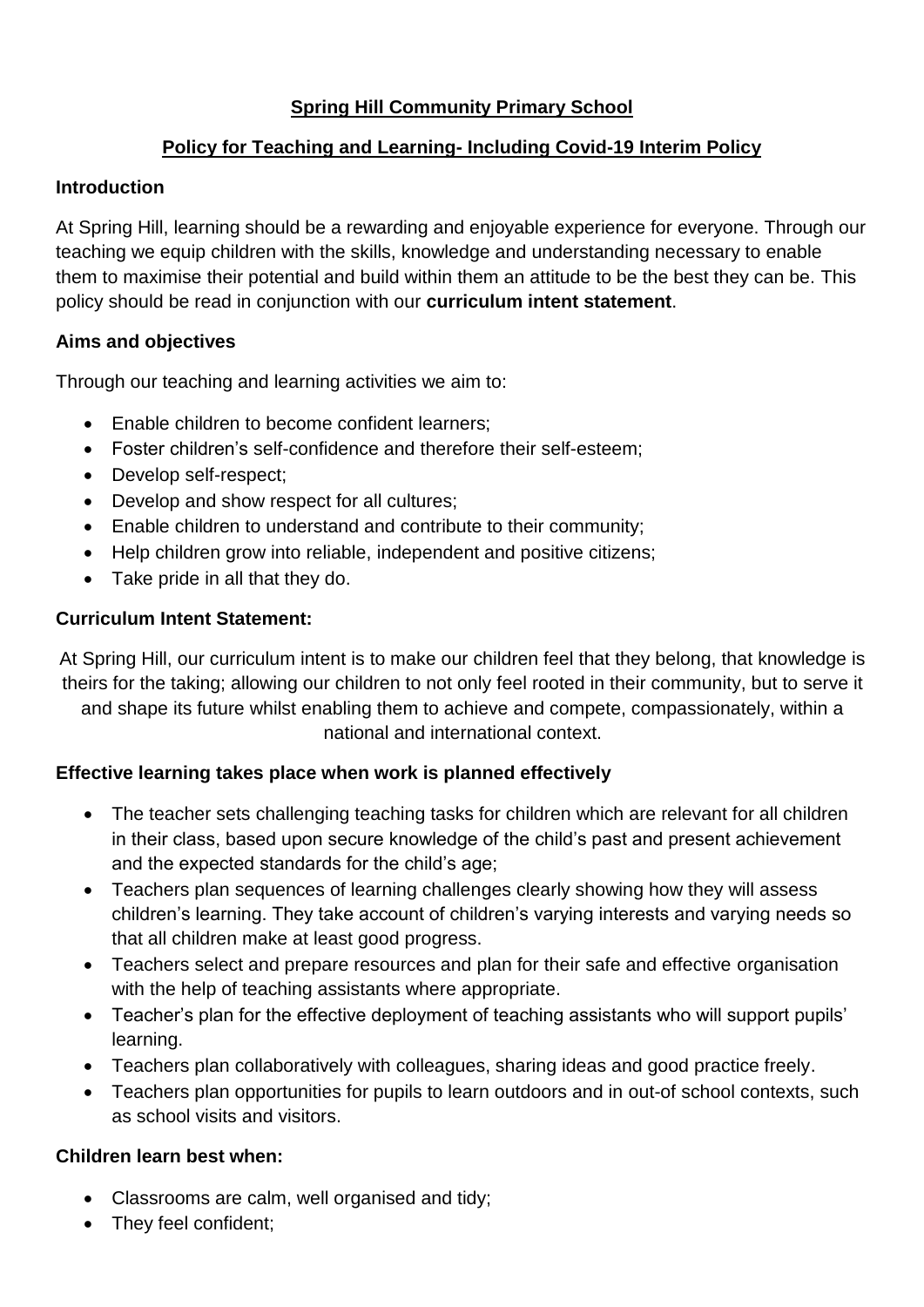- They are not afraid to make mistakes and learn from them;
- They have work that challenges them;
- They are praised for doing something well;

## *At Spring Hill we have devised a set of essential criteria for the learning environment we want children to experience.*

## **An effective environment for learning**

## **At Spring Hill we believe that the environment for effective learning to take place must include:**

- An exciting and relevant curriculum that includes challenging and bespoke activities for all children;
- The promotion of self-confidence, self-esteem and engagement;
- Collaborative learning (Kagan Structures);
- Displays that celebrate children's work and achievements;
- Displays that help children learn working walls, WAGOLLs
- A well organised, well-resourced clean and tidy learning space that promotes independence;
- Expectations of the highest standards of behaviour and attitudes to learning for all;
- A calm, fun, happy and safe atmosphere;
- Looking for the best in every person.

## **We acknowledge that children learn in many different ways and we recognise the need to develop strategies that allow all children to learn in ways that suit them best. We therefore offer opportunities for children to learn in different ways, including:**

- Investigations and problem solving
- Research and finding out
- Collaborative learning
- Use of technology
- Fieldwork and learning outside the classroom
- Creative activities
- Sporting and physical activities
- Music and drama
- Before and after school extra-curricular clubs
- Being given positions of responsibility
- Visits and visitors

## **Effective learning takes place when a good partnership is set up between home and school**

- Pupil journals are used effectively as a communication tool between home and school
- Reading books are changed as often as possible and the class teacher is fully aware of the level and suitability of books being read.
- Learning Logs are designed to encourage children and parents to work together at home and will always support the learning that is taking place within the classroom at any given time.
- Teachers respond promptly to requests from parents to resolve any issues.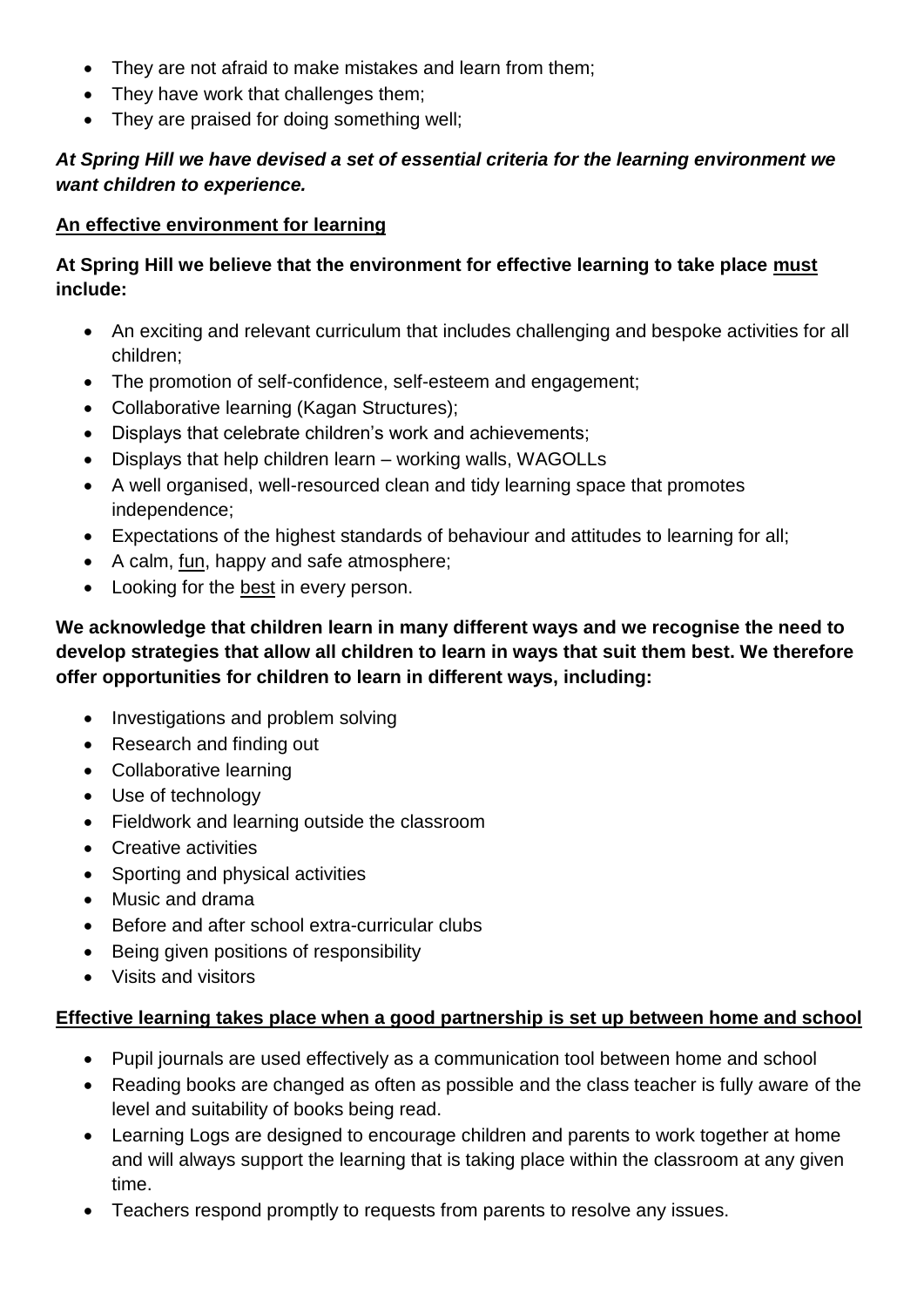- Teachers contact parents promptly if there are any issues with the child's learning or behaviour. (This may also involve the school SENDCO and a member of the school's senior leadership team.)
- Teachers ensure homework is always marked.
- Teachers convey their expectations clearly to parents through termly curriculum newsletters, 'Meet the Teacher' and Parents' Evenings in the autumn and spring terms.

## **Effective teaching takes place where:**

- Teachers have high expectations of pupils and build successful relationships, centred on teaching and learning. They establish a purposeful learning environment where diversity is valued and where pupils feel secure and confident.
- Teachers teach clearly-structured lessons or sequences of work which interest and motivate pupils and which:
	- start with a clear learning challenge that is understood by all pupils
	- Employ interactive teaching methods and collaborative group work (Kagan Structures).
- Teachers differentiate their teaching to meet the needs of pupils, including the more able and those with additional educational needs. They take account of the varying interests, experiences and achievements of all pupils.
- Teachers explain work in a way that children can understand.
- Teachers ensure that children are given long enough to complete work, and have opportunities to work for sustained periods of time, appropriate to their age.
- Teachers set high expectations for pupils' behaviour and establish a clear framework for classroom discipline to anticipate and manage pupils' behaviour constructively, and promote self-control and independence.
- Teachers organise and manage teaching and learning time effectively ensuring lessons start promptly and resources needed for lessons are prepared in advance of the start of the lesson.
- Teachers use ICT and other technologies effectively in their teaching.
- Teachers accurately monitor and assess pupil progress using a range of formative and summative assessment information.
- Teachers ensure learning environments are stimulating, imaginative and informative.

# **The Curriculum at Spring Hill**

Our curriculum has been developed in consultation with children, staff, parents and governors. Its fundamental aim is to ensure that all children who attend Spring Hill experience the highest quality teaching and learning and achieve in a wide variety of contexts

The passionate beliefs of school leaders are manifest in all school does- In this way, our curriculum aims to:

1) Enable children to see links between subjects- this is achieved through careful planning.

2) Provide opportunities for children to actively explore the issues associated with growing up in twenty-first century Britain.

3) Create learning opportunities within humanities and the arts that can be used to raise standards in English and Maths.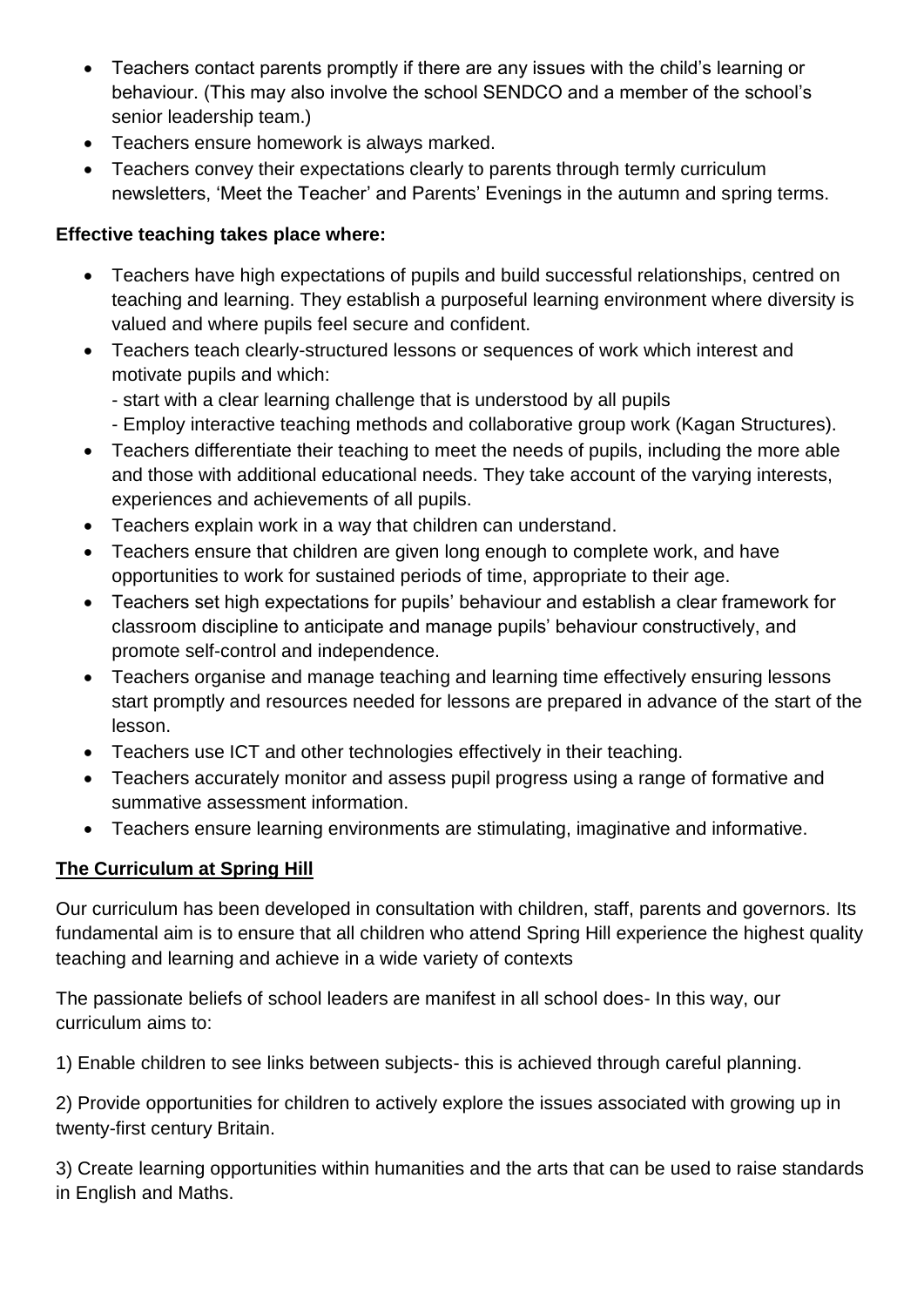4) Develop our outside learning space, so that the best learning takes place through the creation of high quality experiences (and resources) outside the classroom.

5) Actively create a sense of awe and wonder in our pupils through creative and purposeful learning environments.

6) Teach children about their locality.

7) Help our children to become socially responsible.

8) Place a high importance on helping children think for themselves- Children should play a key role in planning learning opportunities alongside their teacher.

9) Teach children to be enterprising.

10) Develop emotional intelligence and aspirations in all our children.

11) Enable children to develop empathy for others and be aware of their own health needs.

12) Ensure that ICT, sport, music and mental health and well-being are weaved into the curriculum.

13) Careful analysis of assessment data ensures every child is provided with the right support at the right time.

Our curriculum is essential in supporting our school's aim:

## *'To be the best we can be.'*

# **Please also refer to our Curriculum Intent Statement.**

# **Role of the Head Teacher, senior leadership and the Governing Body**

- Support the use of appropriate teaching strategies by ensuring effective allocation and use of resources.
- Ensure that the school building and premises are best used to support successful teaching and learning.
- Monitor how effective teaching strategies are in raising pupil progress and attainment.
- Ensure that staff development and appraisal promote high quality teaching.

# **Role of Parents/Carers**

**At Spring Hill we believe that parents have a fundamental role to play in helping children to learn. We believe that parents have the responsibility to support their children and the school in implementing school policies.**

- Ensure that their child is punctual for school and has the best attendance record possible.
- Keep their child fit and healthy to attend school.
- Ensure their child is equipped for all school activities.
- Inform school if there are matters outside of school that are likely to affect a child's performance or behaviour at school.
- Promote a positive attitude towards school and learning in general.
- Attend parents' meetings to discuss children's progress.
- Fulfil the requirements set out in the home-school agreement contained in the pupil journals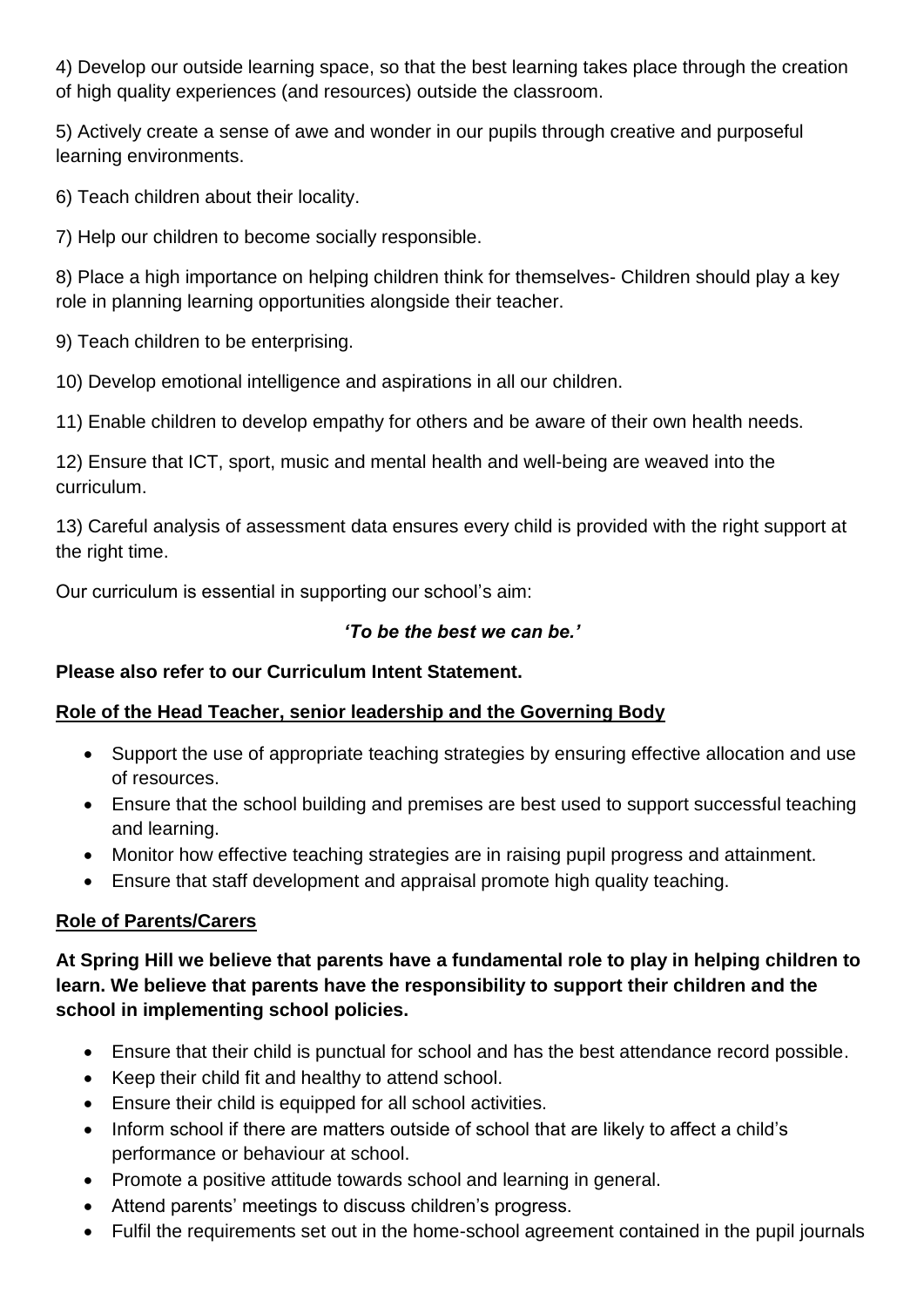#### **Race Equality and Equal Opportunities**

All children have equal access to the curriculum regardless of their gender, disability or ability. We plan work that is differentiated for the performance of all groups and individuals and are committed to creating a positive climate that will enable everyone to work free from racial harassment in order to maximise their potential.

Please refer to the Equality Policy for further detail regarding learning and teaching at Spring Hill.

Helen Jones

Created: November 2020

Review: September 2022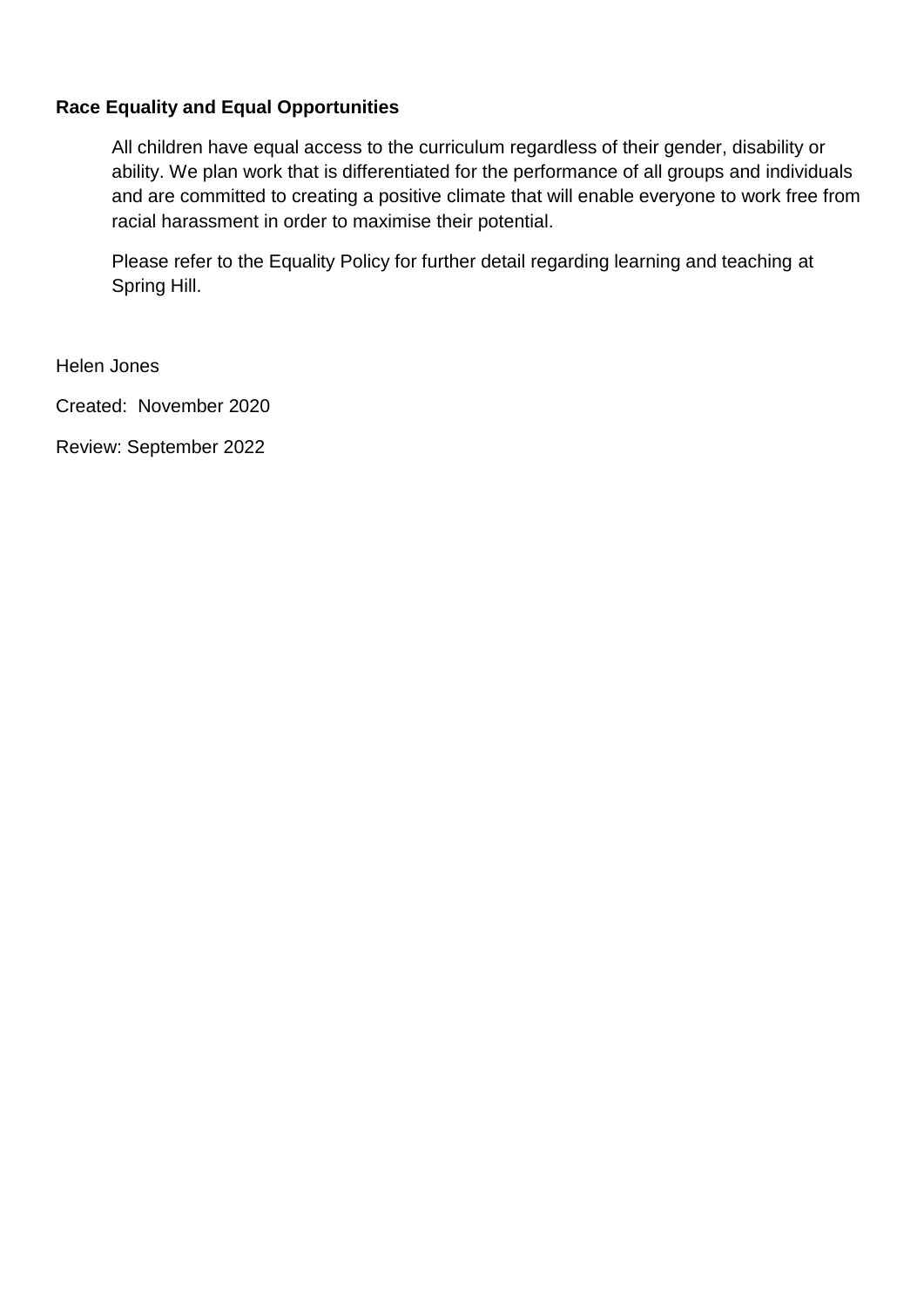## **Covid-19 Interim Teaching and Learning Policy:**

The pandemic has presented a number of challenges to teaching and learning over the past few months and all staff working in educational settings have needed to adapt quickly to ever-changing circumstances. The pandemic has also provided new opportunities for teaching and learning and there is a collective aim at Spring Hill that everyone seeks to promote new opportunities as they arise.

## **Remote Education:**

Throughout the first National Lockdown in the spring term of 2020, school remained open for our most vulnerable children and those children of key workers. Teachers worked on a rota system and planned and prepared a range of activities for children. For the majority of children, learning at home, and teachers produced fortnightly videos which included a range of tasks across the curriculum- these were available on our school website. Parents were able to email teachers completed work and teachers commented on the work children had produced at home.

Planning for Remote Learning from September will support children and parents and ensure that school complies with DFE statutory guidance on providing remote education for children who need to self-isolate. Spring Hill will provide children with a bundle of CPG books covering RWM. Please refer to our 'Plan for Remote Education Checklist Methods' below for further information of how remote ed. Will be structured and organised.

## [https://www.gov.uk/government/publications/remote-education-temporary-continuity-direction](https://www.gov.uk/government/publications/remote-education-temporary-continuity-direction-explanatory-note)[explanatory-note](https://www.gov.uk/government/publications/remote-education-temporary-continuity-direction-explanatory-note)

#### Method 1: If a whole class bubble is self-isolating

- Teachers will send home a CPG bundle with every child. The bundle will include a range of 'catch-up' activities which are linked to current learning where appropriate. The CPG books are to be used for catch-up work and therefore teachers should also provide children with an activity in their learning log for each week of self-isolation. Instructions for the learning logs can be delivered via a video which should be uploaded to the website each week.
- Please also provide appropriate website links such as BBC Bitesize or phonics play that parents and children can easily follow.
- Plan on the basis of the educational needs of individual pupils- CPG books can be ordered on a need basis.
- Teachers will liaise with Teaching Assistants as to how best to support specific learning needs of individuals or groups of children. This can be done with the support of the SENCO
- PE Coordinator can also support you in appropriate links to Jo Wicks etc. for PE
- Please encourage your children to email their completed work (i.e. parents can take a photograph of it or submit it as a document) to your Covid-19 teacher email addresses.
- Teachers MUST ensure that they provide feedback to pupils on their completed work
- Teachers MUST ensure that they chase up children that do not appear to be completing work. This can be done via your well-being phone calls. It is our responsibility to ensure that children are participating in their remote education. The situation is now different to how it was in lockdown. Please do not ask the office staff to do this. However, Liz will support teachers with particular serious cases.
- We can support in delivering learning packs and support for parents- these will be monitored via your call logs and email responses.